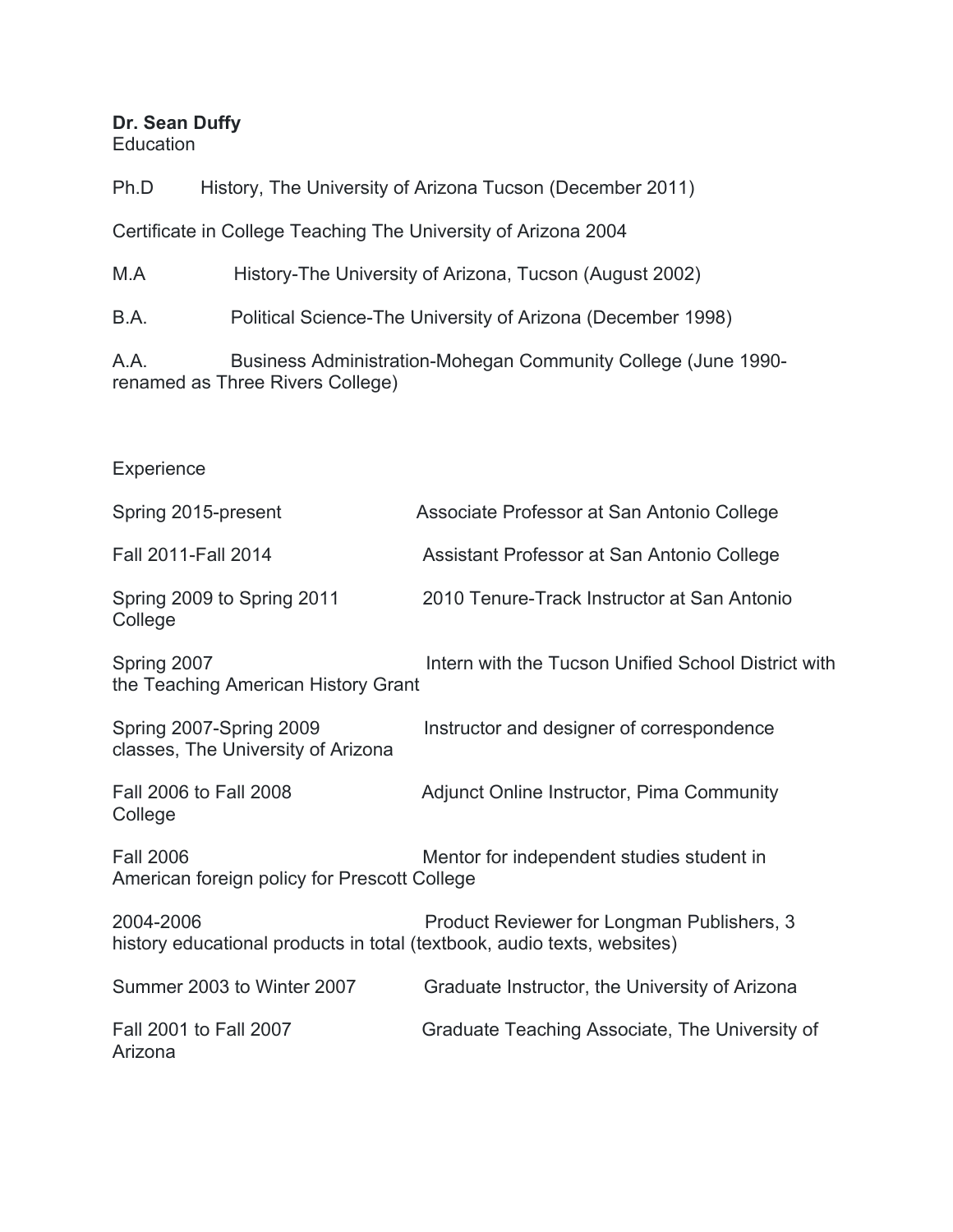# **Classes Taught**

History of Arizona and the Southwest

U.S. History 1945-Present

American Foreign Relations since 1914

Vietnam and the Cold War

U. S. History until Reconstruction

U.S. History post-Reconstruction

History of WWI and WWII

American Ethnic History

World Civilizations to 1500

World Civilizations 1500 to present

Awards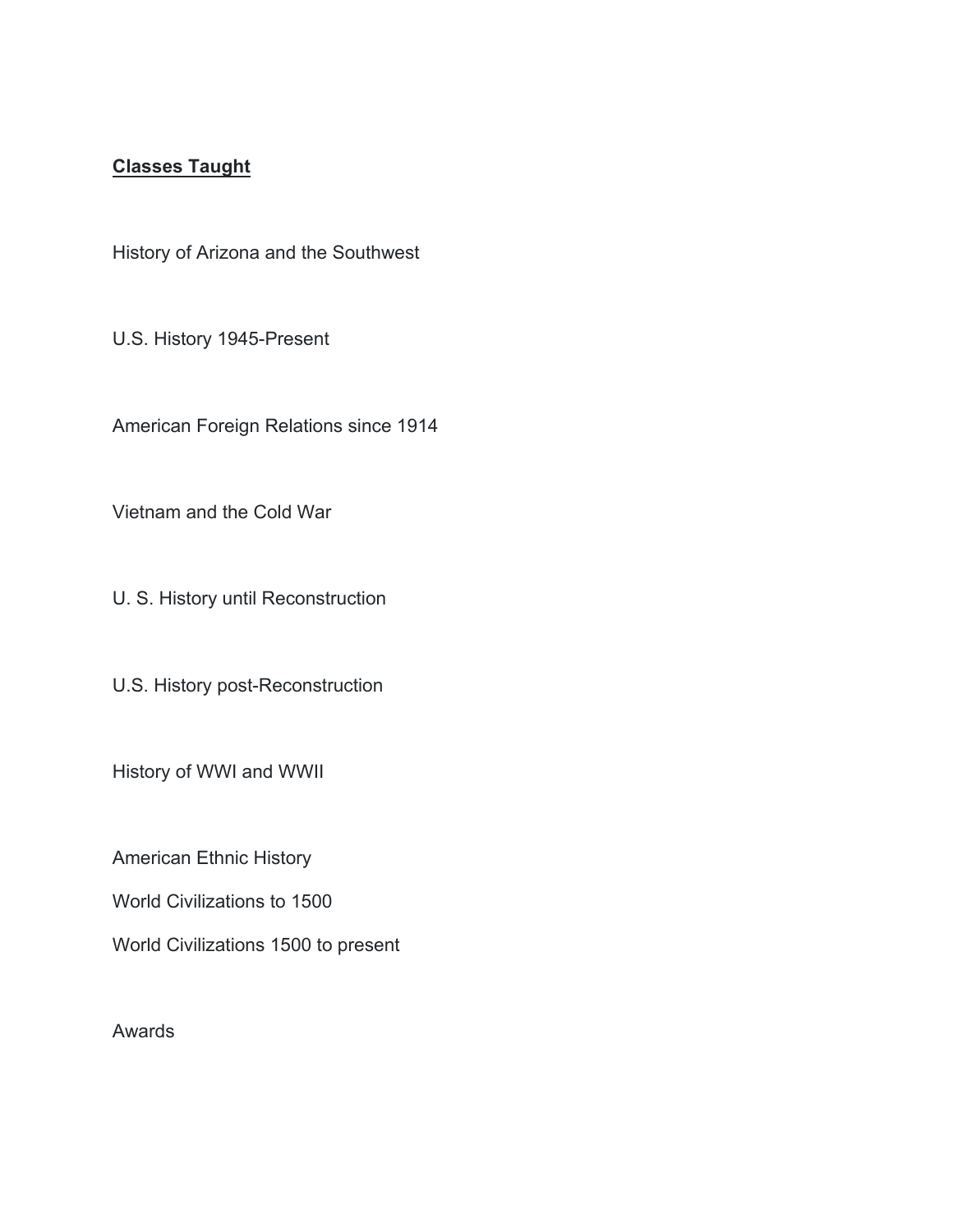- Fall 2014 PTK Most Inspirational Professor
- 2010-2011 San Antonio College Online: Outstanding Online Teaching
- Fall 2006 William H. Hesketh Scholarship
- Fall 2006 Edwin S. Turville Fellowship

Summer 2005 Barbara Payne Robinson Research Award, the University of Arizona

Spring 2005 Sweetow Fellowship

Spring 2005 Sybil Ellingwood Pierce fellowship

#### **Publications**

#### **Publications**

*Strange Ally in War on Drugs*. Chronogram February 2002

*All Desert Roads: The Origins of Arizona's Drug Wars* 2010 Lambert Academic **Publishers** 

"Remembering Howard Zinn: historian, activist, gentleman," The Ranger, February 2, 2010

Review article on "Pierre-Arnaud Chouvy, *Opium: Uncovering the Politics of the Poppy*" in Left History, Fall/Winter 2010-2011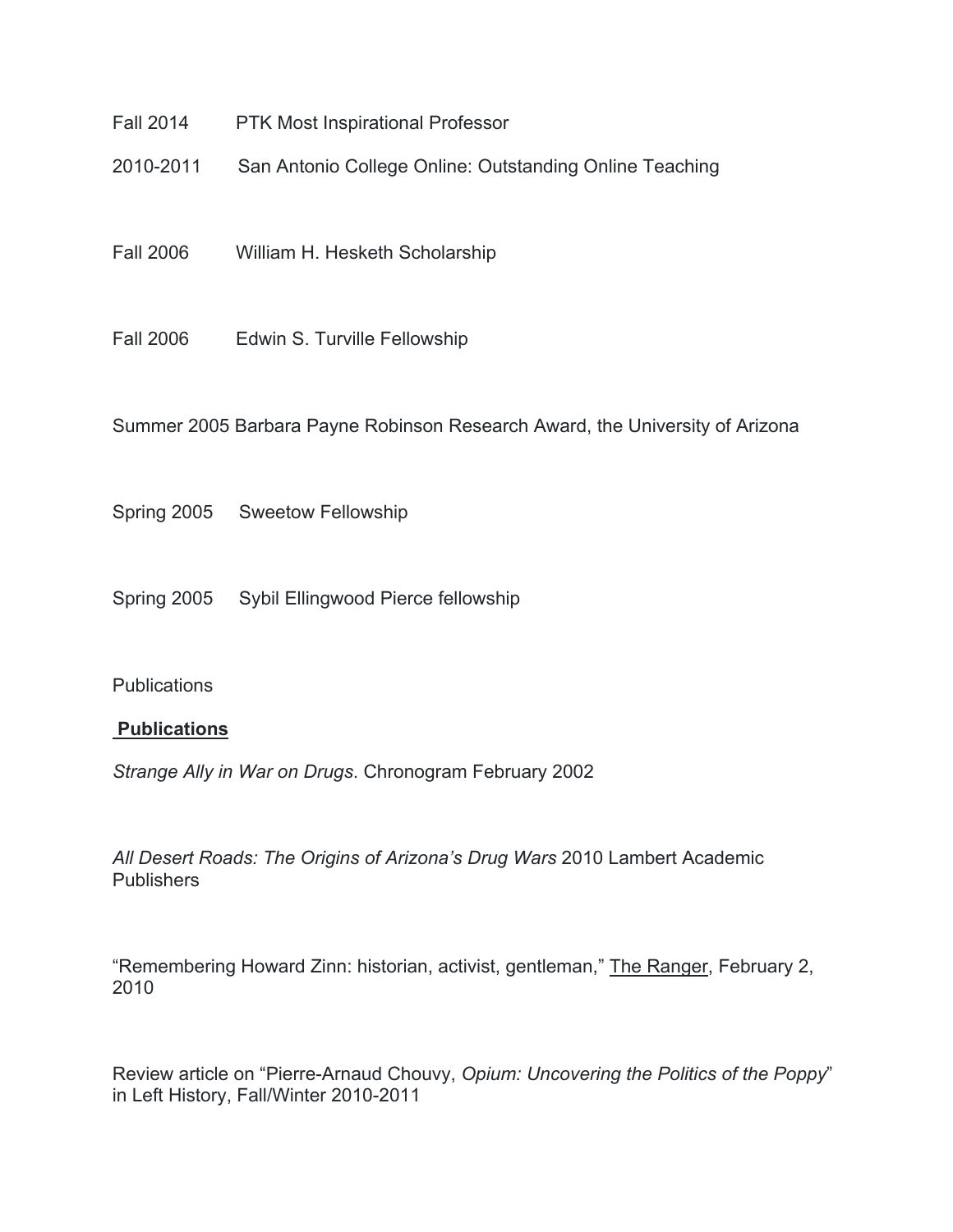#### **Conference Papers and Presentations**

*Arizona Pipe Dreams: Federal Agents at the Dawn of the Drug War*; American Historical Association-Pacific Branch (August 2005) Chair: David Johnson

*Ethnicity, Gender, and the Early Arizona Drug Wars*; Western History Conference (October 2003) Chair: Gordon Bakken

*Top Docs, Pharmacies, and the Early Arizona Drug Wars* Arizona History Convention (April 2003) Chair: Robert Kravetz, M.D.

*Just Say Yes: A Call for the Inclusion of Illicit Drugs in Environmental History*; American Society for Environmental History, (March 2003) Chair: Robert Wilcox

*Just Say Yes: A Call for the Inclusion of Illicit Drugs in Environmental History*; 5 college Graduate Student Conference Arizona State University, (February 2003)

*The Origins of Arizona's Drug Wars* University of Arizona Student Showcase (Nov 2002)

*The Origins of Arizona's Drug Wars: The Law, Informants, and Addicts during the Era of Prohibition* Arizona-New Mexico History Convention (April 2002) Chair: Gordon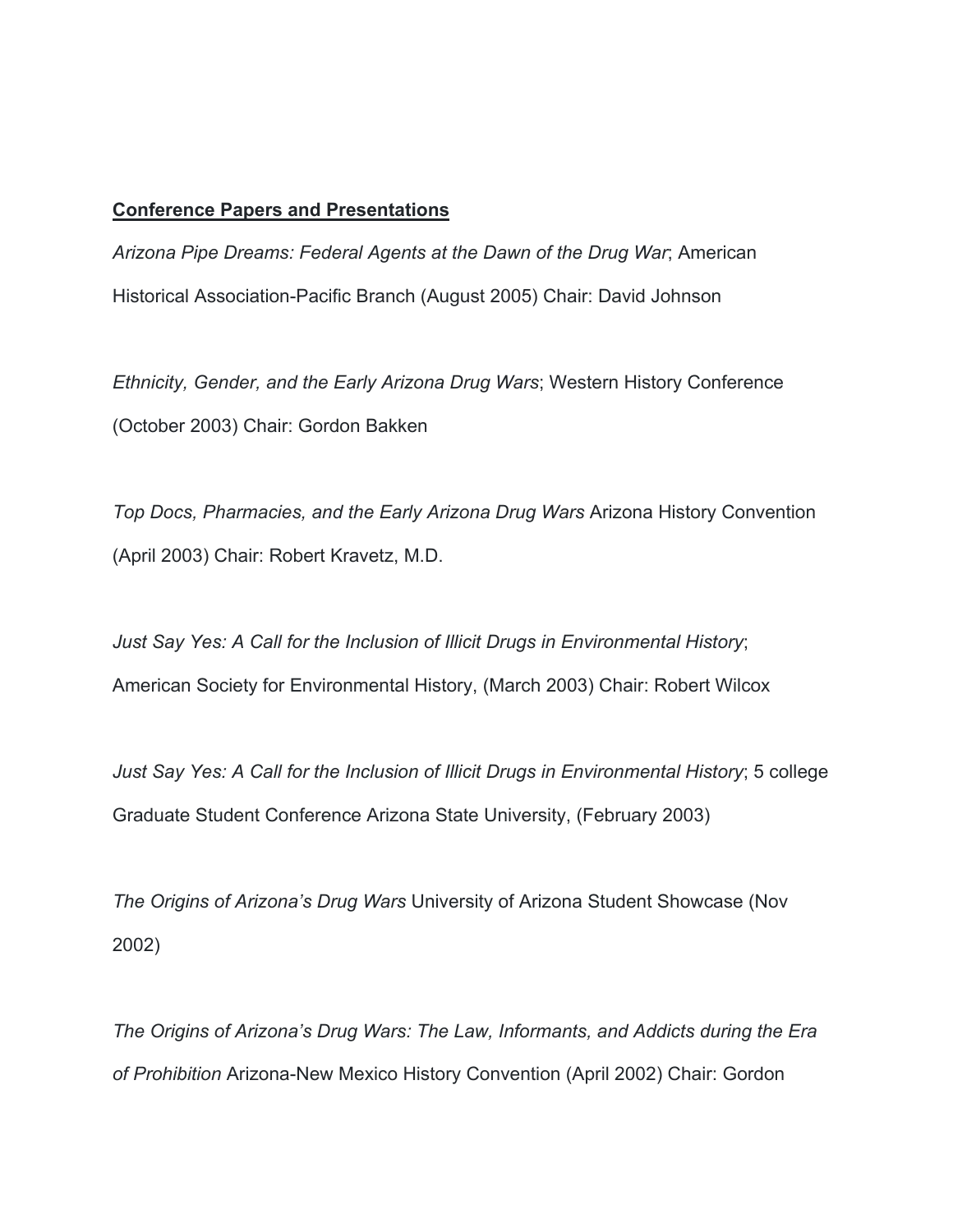Dudley.

# **Documentary**

*On the Edge: The Femicide in Cuidad Juarez* directed and written by Steev Hise 2006

## **Guest Lecture**

Worst/Best Presidents in US History: Hot Potato

History in Era of Fake News: Hot Potato

Medical Marijuana: a student-centered debate, Hot Potato Series, San Antonio College, November 2013

Afghanistan and American Policy, Hot Potato Series, San Antonio College, April 2013

"The American-Afghan Opium Relationship" Multicultural Conference, San Antonio College, April 2012

"Lumumba, Motubu, and the Congo Crisis" U.S. Foreign Policy since 1914 at University

of Arizona October 2006

"Covert Operations" U.S Military History Class at the University of Arizona Nov. 2004

"Arizona's Early Drug Wars" Tohono O'Odham Community College honorarium Oct.

2004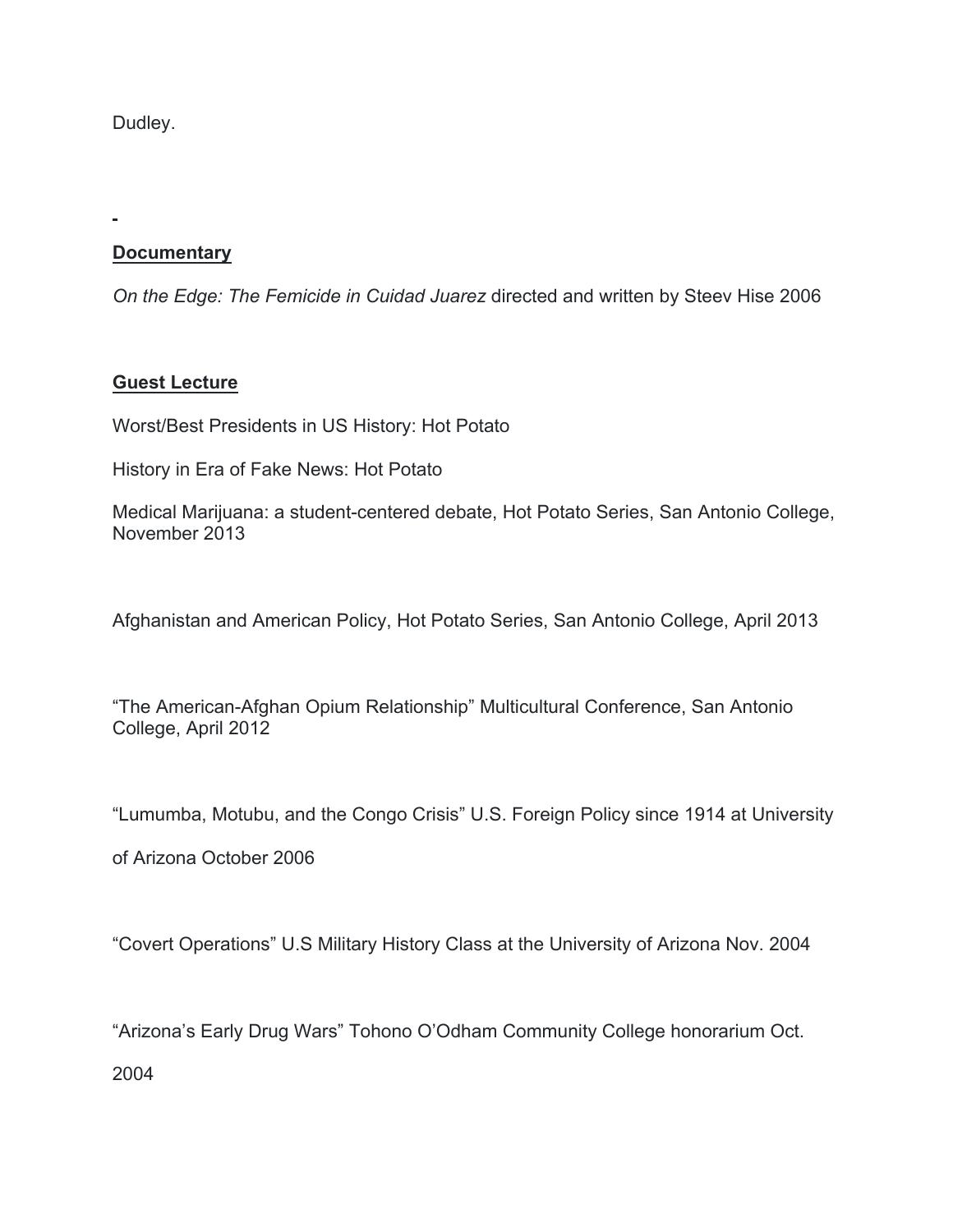"U.S., Afghanistan, and opium" U.S. History 1914-Present (HIST 450), American Foreign Policy Fall 2003

"Afghanistan and opium" Tucson women's reading group 2002

## **Service**

OER committee member

OER chair

History Co-coordinator

Q.E.P (for summer 2014)

Discipline Tech liaison

Faculty Senate

SAC Representative for District History Curriculum team 2013-present

Student Discipline Committee 2013-present

Texas History Day Judge Spring 2013

Search Committee Member for new Social Sciences Department Chair, Summer 2013

Search Committee Member for new History Faculty 2010

Head of Book Club for Social Sciences faculty, 2011-present

Unit Review Committee, San Antonio College, 2010-present

Student Club Adviser, San Antonio College, 2010-2011

Department Unit Review Committee, San Antonio College 2010

Employee Development Day Presentation on Technology and the Classroom, San Antonio College